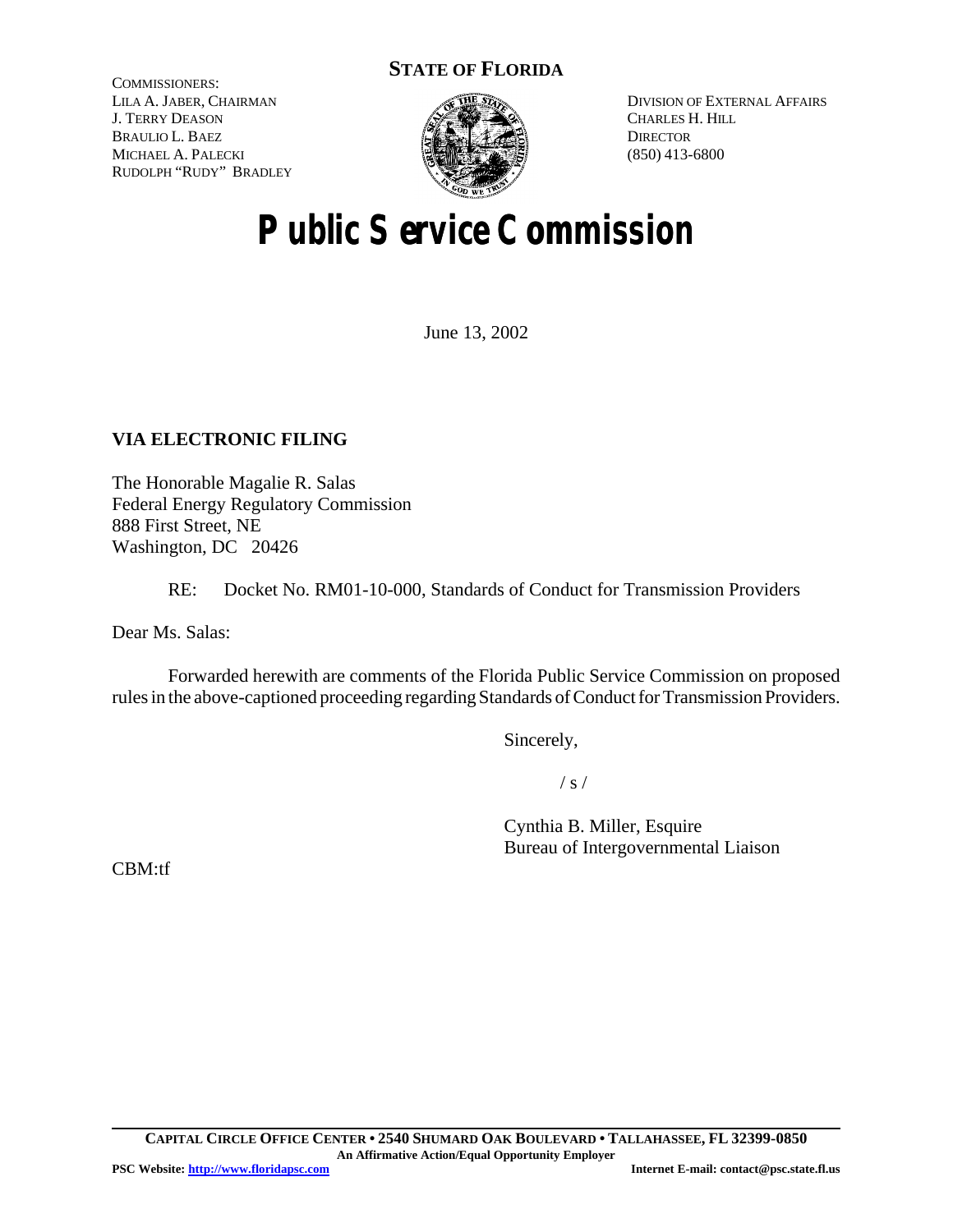#### **BEFORE THE FEDERAL ENERGY REGULATORY COMMISSION**

)  $\lambda$ 

Standards of Conduct for Transmission Providers

Docket No. RM01-10-000

#### **FLORIDA PUBLIC SERVICE COMMISSION COMMENTS**

The Florida Public Service Commission (FPSC), in response to the opportunity extended for additional comments in this rulemaking docket, provides the following comments and attached recommended revisions to the Standards of Conduct proposed rules. At the May 21 staff workshop, the Federal Energy Regulatory Commission (FERC) staff urged that suggested revisions to the actual rules be provided.

The FPSC is concerned that the FERC staff does not plan to recommend any different treatment for utilities in states with bundled retail electric rates than for those utilities in states with unbundled retail electric rates. As FERC staff noted, at p. 12 of the staff paper, 36 commenters, including EEI, the National Association of State Utility Consumer Advocates, the National Association of Regulatory Utility Commissioners, many electric transmission companies and ten state agencies, opposed treating retail function employees as a marketing function. Staff also pointed out that commenters had stated that separation of employees engaged in the bundled sales function for retail native load from interstate transmission employees would cause expensive duplication of staff and facilities, without any competitive benefit. In addition, commenters stated there are no competitive concerns because retail service is state mandated.

The FERC staff responded to these points by saying, "[a] piecemeal rule that excludes transmission providers in states that have not enacted retail competition would be difficult to implement because many transmission providers and their retail merchants operate in multiple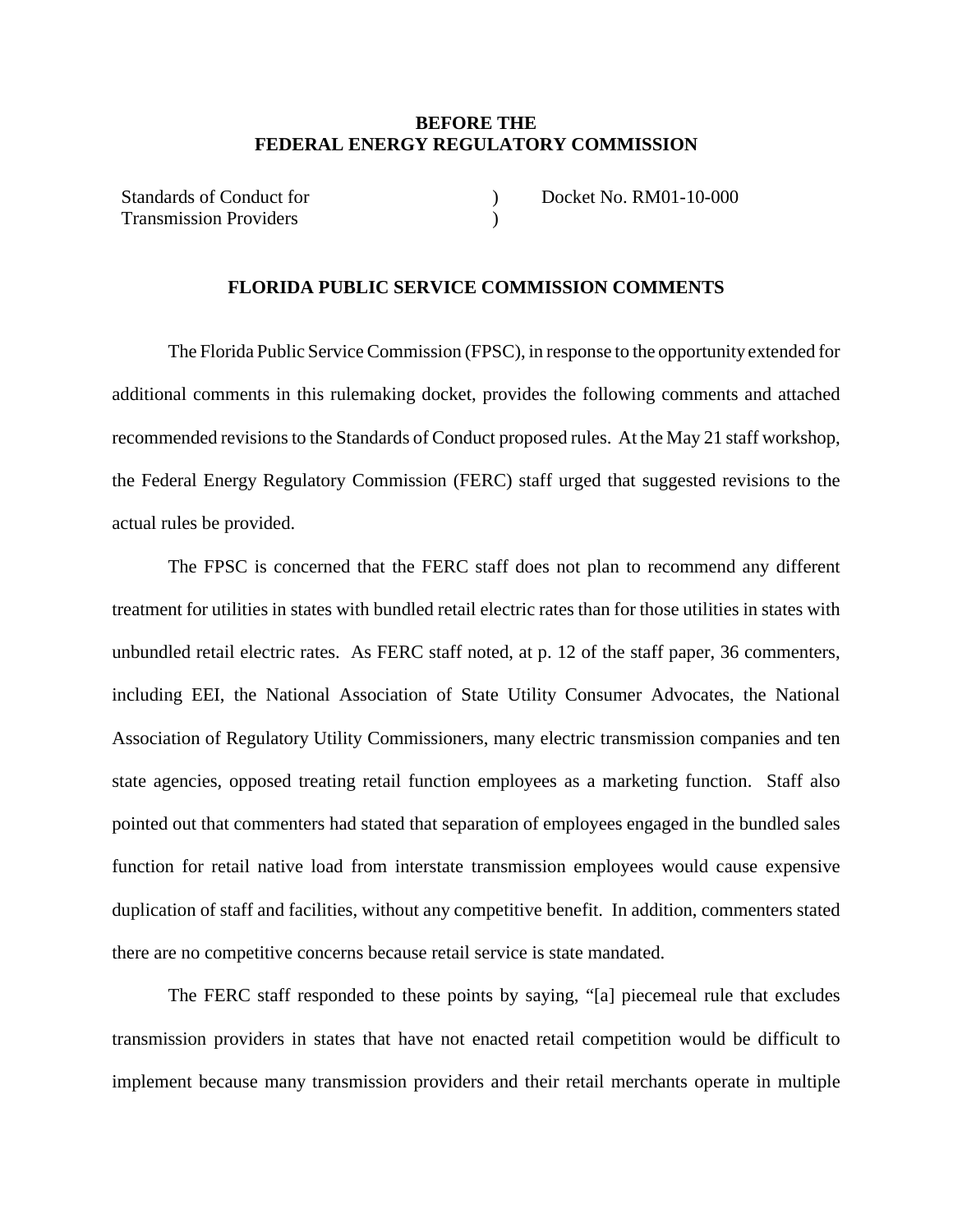Florida Public Service Commission Docket No. RM01-10-000 Page 2

states." The FERC staff seemed to conclude that the "the benefit of eliminating the potential anticompetitive effects of a transmission owner's native preference" outweighs the cost of separating the retail sales function from the transmission function.

The FPSC is concerned. As we urged in our December 19, 2001, comments, we continue to believe that the FERC should not extend the standards of conduct into a bundled electric retail environment. In addition, the FERC rulemaking should expressly acknowledge the state commission role regarding standards of conduct.

#### **Separation Standard in a Bundled Retail Environment**

We agree with the approach the FERC is taking to restrict preferential access to information in the wholesale environment. However, it appears premature to have these standards applied in the bundled retail environment. The cost impact on retail ratepayers is a major concern. For those states like Florida that do not have unbundled electric retail transmission, the FERC should not impose on transmission providers a requirement to separate employees managing bundled retail sales from those employees managing the transmission necessary to provide that bundled service.

 The regulation requiring functional separation would appear to unnecessarily increase the costs of providing retail service. There could be additional transaction costs, additional delays, and even the need for the companies to hire an increased number of employees to comply, without any commensurate benefit to ratepayers. The employees might be performing redundant functions. Bundled retail sales are not subject to competition, and the transmission used for bundled retail sales is a necessary component of those sales and is not available for any other use. Thus, in a bundled retail environment, there should be an express exemption from the requirement for employees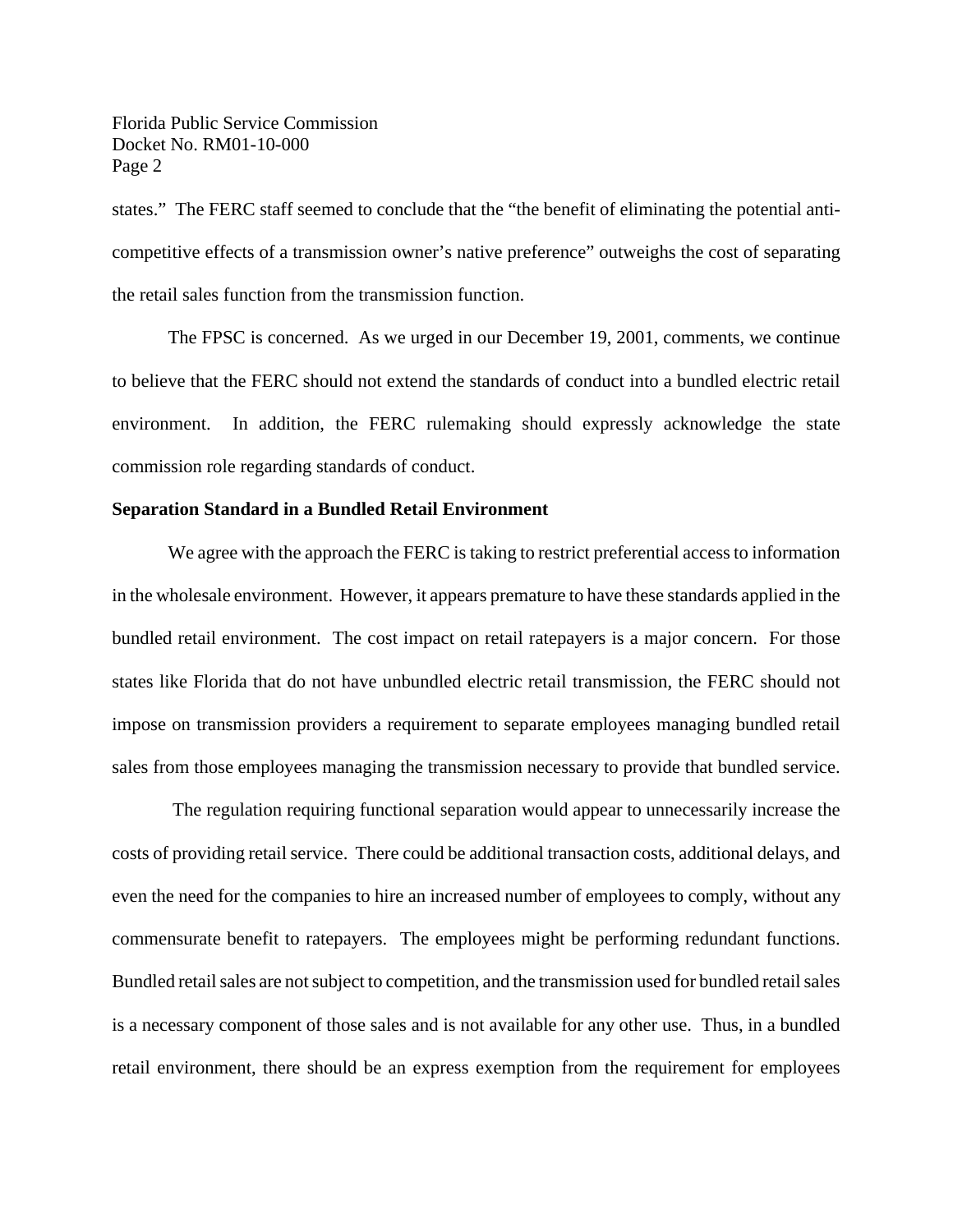Florida Public Service Commission Docket No. RM01-10-000 Page 3

managing retail sales to operate independently of the transmission function. The cost impact on retail ratepayers in those states which have not chosen retail access, is not warranted.

Another potential cost impact relates to restoration efforts. Florida is routinely a victim of hurricanes. We are concerned that restoration functions might not be as effective under this separation of employees requirement.

We have developed amendatory language for consideration. The language, which is attached, provides that utilities operating in bundled electric transmission states are exempt from the standard of conduct rules in those states.

#### **State Commission Independent Authority Over Standards of Conduct**

We continue to be concerned that the FERC rulemaking has not acknowledged state commissions' independent authority over standards of conduct. We suggest the attached simple addition to the rules. We can understand that the FERC may be reluctant to endorse a patchwork of conflicting rules across the states, and that such a patchwork could be difficult on the providers. However, states have statutory authority which cannot be ignored, and have more knowledge of local conditions which need to be considered. Numerous commenters have mentioned this separate state authority.

In conclusion, the FPSC urges that the FERC adopt the attached revision to authorize an opportunity for utilities operating in bundled states to seek an exemption. In addition, the FERC should acknowledge separate state commission authority by acknowledging that state commissions may adopt more stringent standards of conduct so long as such standards are not in conflict with the FERC rules.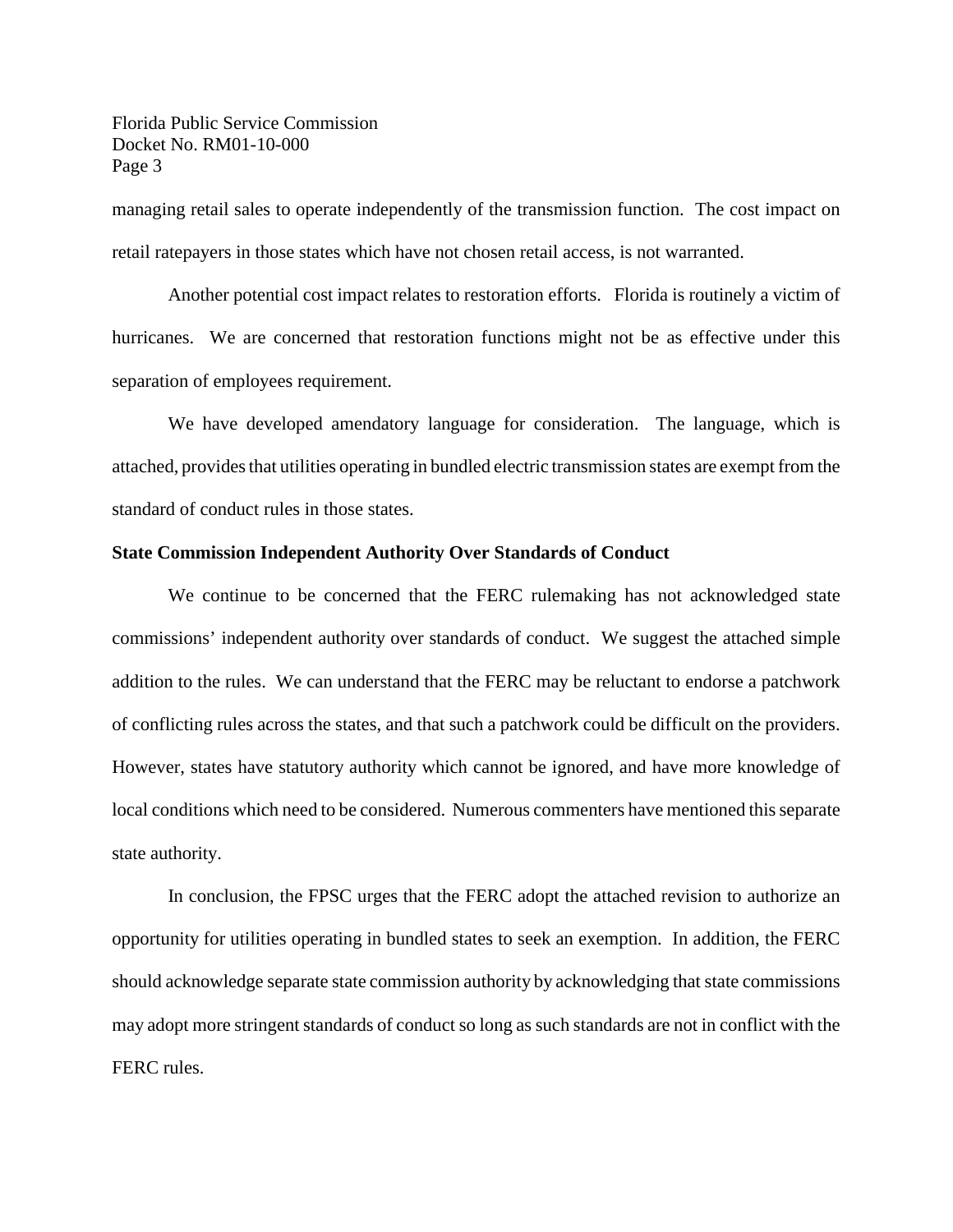Florida Public Service Commission Docket No. RM01-10-000 Page 4

Respectfully submitted,

/ s /

Cynthia B. Miller, Esquire Bureau of Intergovernmental Liaison

DATED: June 13, 2002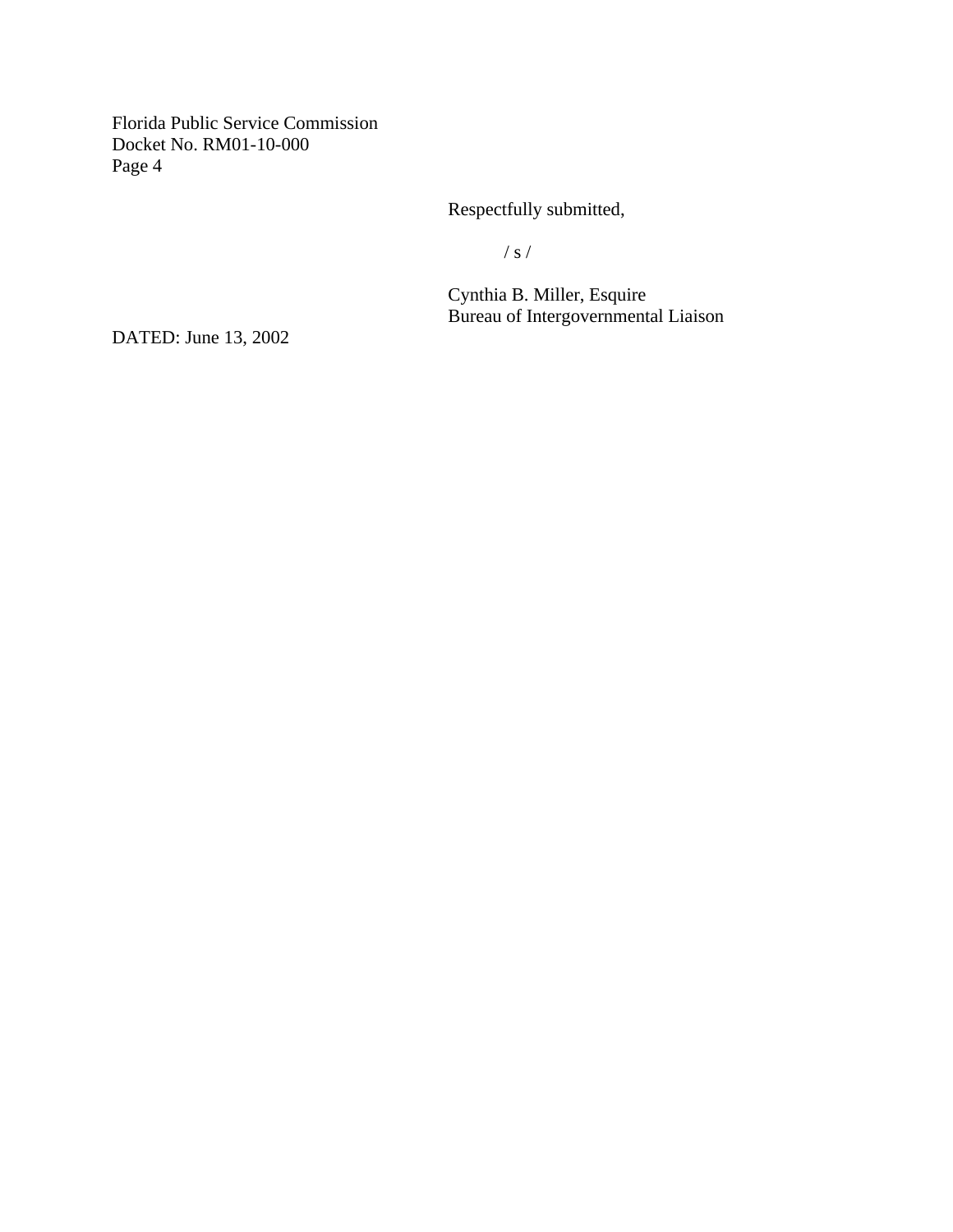#### ATTACHMENT

#### **§ 358.1 Applicability.**

(a) This part applies to any interstate natural gas pipeline that transports gas for others pursuant to subpart A of part 157 or subparts B or G of part 284.

(b) This part applies to any public utility that owns, operates, or controls facilities used for the transmission of electric energy in interstate commerce, except that this part does not apply to an electric transmission provider that is a Commission-approved Regional Transmission Organization (RTO). If an electric transmission owner participates in a Commission-approved RTO and does not operate or control its transmission facilities, it may request an exemption from this part. If any public utility operates in a state that has not authorized retail electric unbundling, the public utility is exempt from this part. If any public utility operates in a state that has not authorized retail electric unbundling, the public utility may request an exemption from all or portions of this part upon showing how the exemption would meet the public interest.

(c) Inasmuch as State commissions have a state statutory role over standards of conduct, State commission requirements may be more rigorous than the following rules, but shall not be in conflict with the Federal Energy Regulatory Commission rules.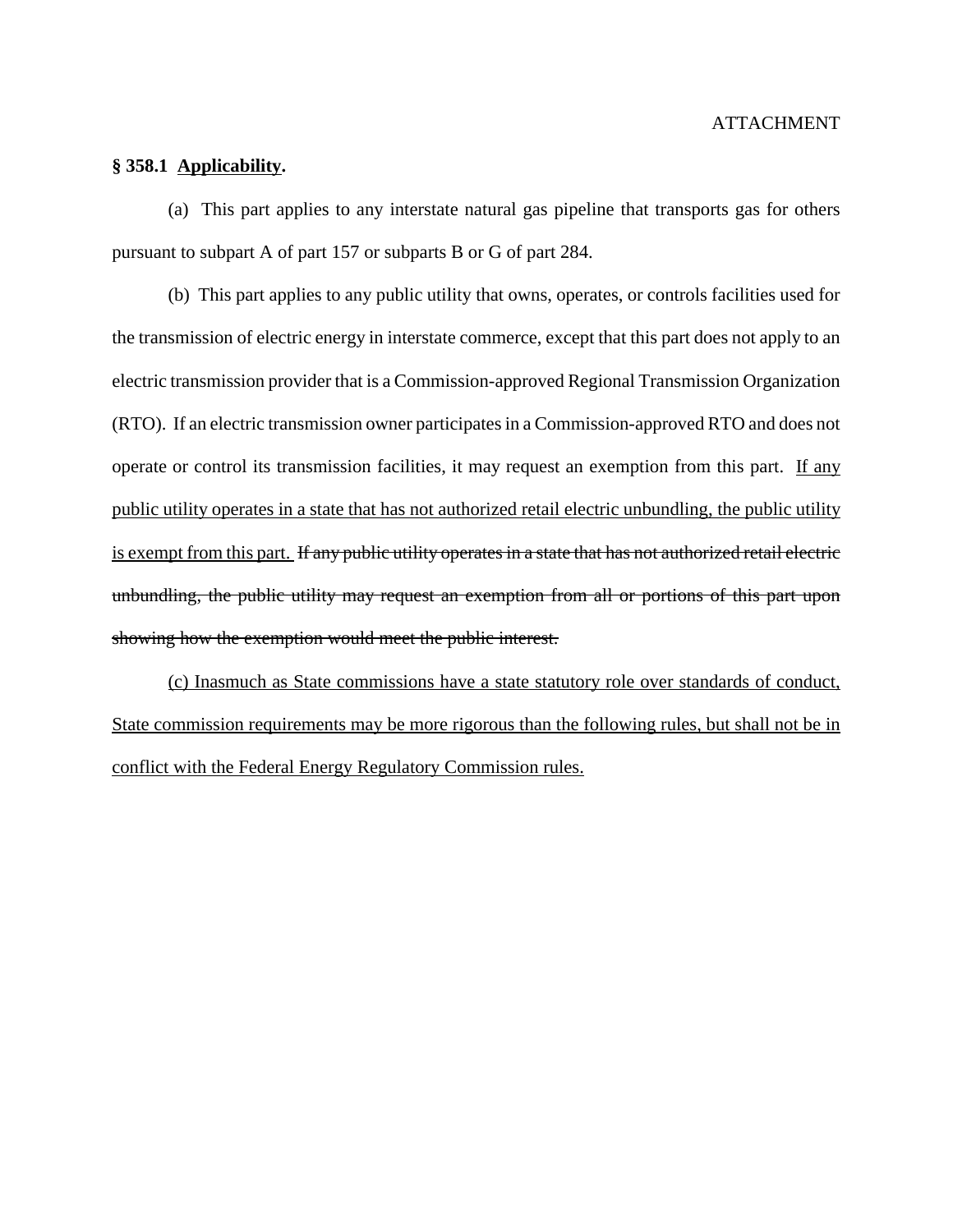## **UNITED STATES OF AMERICA FEDERAL ENERGY REGULATORY COMMISSION**

Standards of Conduct for Transmission Providers

) Docket No. RM01-10-000  $\lambda$ 

### **CERTIFICATE OF SERVICE**

IHEREBY CERTIFY that the foregoing Notice of Intervention of the Florida Public Service Commission will be sent by U.S. Mail to all parties on the attached service list.

 $/ s /$ 

 $\overline{a}$ 

Cynthia B. Miller, Esquire Bureau of Intergovernmental Liaison

FLORIDA PUBLIC SERVICE COMMISSION 2540 Shumard Oak Boulevard Tallahassee, Florida 32399-0850

DATED: June 13, 2002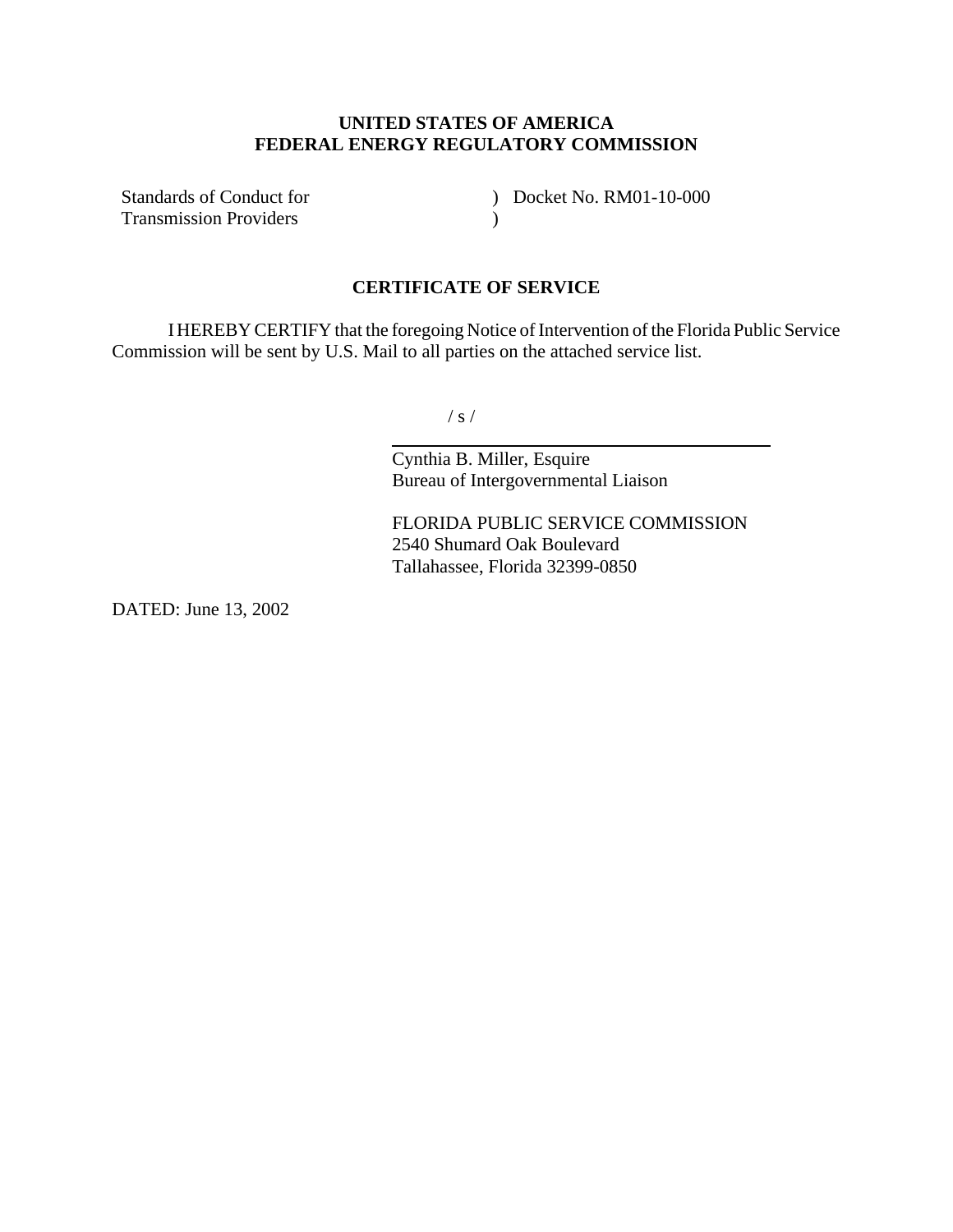## Service List Docket No. RM01-10-000

William S. Scherman Skadden, Arps, Slate, Meagher & Flom, LLP 1440 New York Ave., NW Washington, DC 20005-2111

M J Parish III, Vice President Dykema Gossett, PLLC P.O. Box 550 Andalusia, AL 36420

James H. Holt Betts & Holt Suite 1000 West Tower, 1333 H St., NW Washington, DC 20005-4707

Dennis Prince, Vice President Alliance Pipeline, L.P. 600, 605 -  $5^{\text{th}}$  Avene SW Calgary, Canada T2P 3H5

Kevin F. Duffy, Asst. General Counsel American Electric Power Service Corp. 1 Riverside Plz.,  $29<sup>th</sup>$  Floor Columbus, OH 43215-2355

David Friedman, Director American Forest & Paper Assoc. 1111 19<sup>th</sup> St., NW, Suite 800 Washington, DC 20036-3603

Jane R. Lewis American Gas Assoc. 400 N. Capitol St., NW Washington, DC 20001-1511

Allen Mosher, Director American Public Power Assoc. 2301 M St., NW, Fl. 3 Washington, DC 20037-1427

Jeffrey A. Holligan Amoco Production Co. P.O. Box 3092 Houston, TX 77253-3092

Dave Francis Aquila Networks 7101 Mercy Rd., Ste. 400 Omaha, NE 68106-2638

Philip Davies AEC Storage & Hub 3900, 421-7th Avenue, SW Calgary, AB Canada T2P 4KP

Susan N. Kelly, Esquire Miller, Balis & O'Neil, P.C. 1140 19th St., NW, Ste. 700 Washington, DC 20036-6607

David R. Poe LeBoeuf, Lambe, Greene & MacRae 1875 Connecticut Ave., NW, Suite 1200 Washington, DC 20009-5728

Albert A. Foer, President American Antitrust Institute 2919 Ellicott St., NW Washington, DC 20008-1022

Dena E. Wiggins Sutherland, Asbill & Brennan, LLP 1275 Pennsylvania Ave., NW Washington, DC 20004-2404

Daniel E. Frank, Attorney Sutherland, Asbill & Brennan, LLP 1275 Pennsylvania Ave., NW Washington, DC 20004-2404

William T. Miller American Public Gas Assoc.  $1140$   $19<sup>th</sup>$  St., NW, Ste. 700 Washington, DC 20036-6607

Frederick T. Kolb Amoco Production Co. P.O. Box 3092 Houston, TX 77253-3092

Katherine B. Edwards, Esquire **GKRSE** 1500 K St., NW, Ste. 330 Washington, DC 20005-1227

Patrick J. Joyce Blackwell, Sanders, Peper & Martin, LLP P.O. Box 542090 Omaha, NE 68154-8090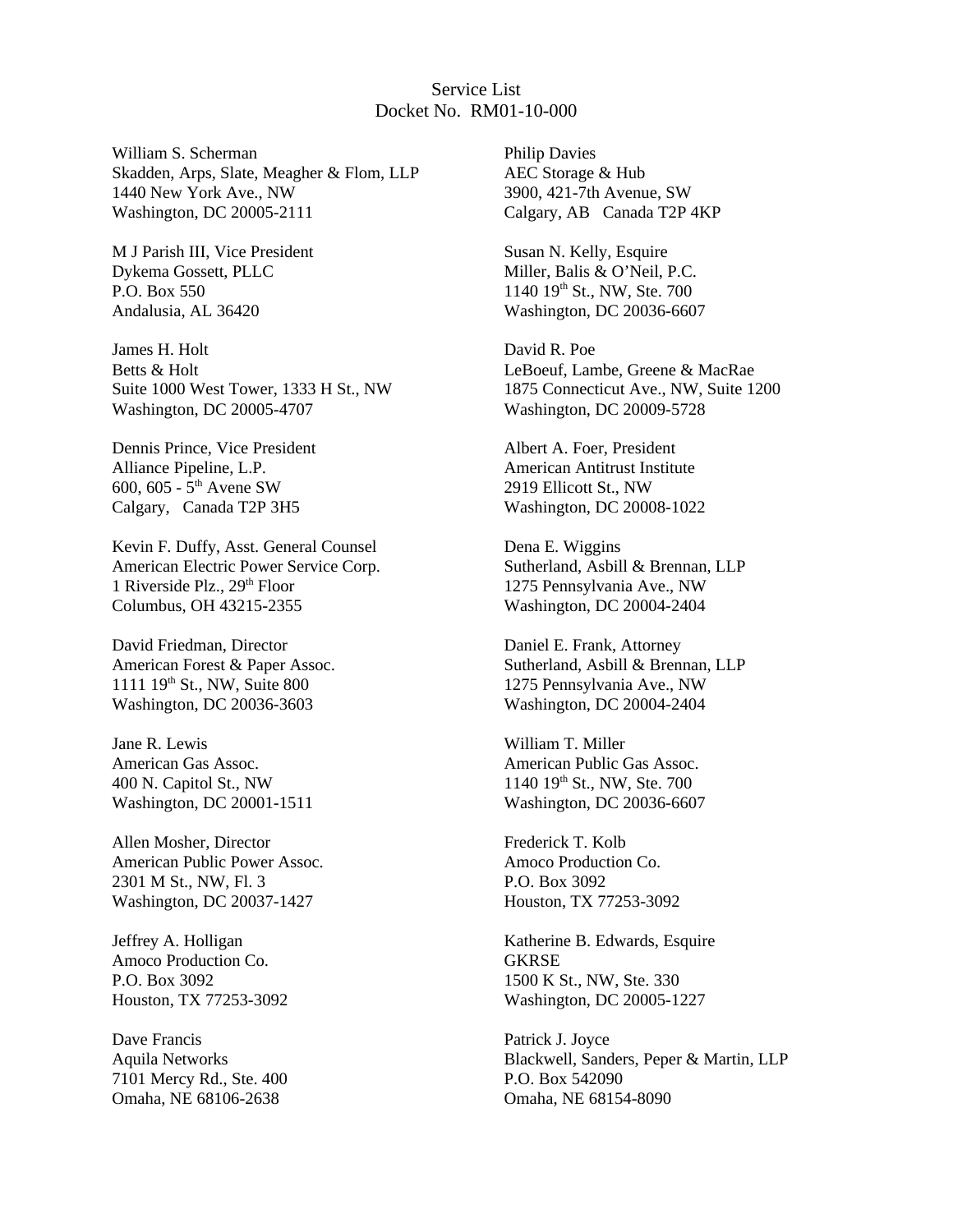Mary C. Cochran Arkansas Public Service Commission P.O. Box 400 Little Rock, AR 72203-0400

Elias G. Farrah, Esquire LeBoeuf, Lamb, Greene & MacRae, LLP 1875 Connecticut Ave., NW, Ste. 1200 Washington, DC 20009-5715

James H. Jeffries, IV Nelson, Mullins, Riley & Scarborough, LLP 100 N. Tryon St., Ste. 3350 Charlotte, NC 28202-4031

Wendy N. Reed Wright & Talisman, P.C. 1200 G Street, NW, Ste. 600 Washington, DC 20005-3898

Keshmira R. McVey, Atty. Bonneville Power Admin. P.O. Box 3621 Portland, OR 97208-3621

William D. Penniman Sutherland, Asbill & Brennan 1275 Pennsylvania Ave., NW Washington, DC 20004-2404

J.A. Gomes, Exec. Vice President California Dairies, Inc. P.O. Box 11865 Fresno, CA 93775-1865

Jonathan A. Bromson California Public Util. Comm. 505 Van Ness Ave., Rm. 5138 San Francisco, CA 94102-3214

David Effross California Public Util. Comm. 505 Van Ness Ave., Fl 4 San Francisco, CA 94102-3214

Keith R. McCrea Sutherland, Asbill & Brennan, LLP 1275 Pennsylvania Ave., NW Washington, DC 20004-2404

Thomas L. Blackburn, Esquire Bruder, Gentile & Marcoux, LLP 1100 New York Ave., NW, Ste. 510, East Washington, DC 20005-3934

Paul R. Hightower, Commission Counsel Arkansas Public Service Commission P.O. Box 400 Little Rock, AR 72203-0400

Douglas C. Walther Atmos Energy Corp. P.O. Box 650205 Dallas, TX 75265-0205

Gary A. Dahlke Paine, Hamblen, Coffin, Brooke & Miller 717 W. Sprague Ave., Ste. 1200 Spokane, WA 99201-3919

Antonia A. Frost, Esquire Bruder, Gentile & Marcoux, LLP 1100 New York Ave., NW, Suite 510 East Washington, DC 20005-3934

Eric H. Carter, Atty. Bonneville Power Admin. P.O. Box 3621 Portland, OR 97208-3621

Nancy E. Williams Schramm, Williams & Assoc., Inc. 512 C St., NE Washington, DC 20002-5810

Michael L. Reidy, Sr. Vice President Leprino Foods, Co. 1830 W. 38<sup>th</sup> Avenue Denver, CO 80211-2225

Brian C. Prusnek California Public Util. Comm. 505 Van Ness Ave., Rm. 4002 San Francisco, CA 94102-3214

Arocles Aguilar, Esquire California Public Util. Comm. 505 Van Ness Ave., Rm. 5138 San Francisco, CA 94102-3214

James H. Holt Betts & Holt 1333 H St., NW, Suite 1000 West Tower Washington, DC 20005-4707

Sherrie N. Rutherford, Vice President Cinergy Svcs., Inc. 139 E.  $4^{\text{th}}$  St. Cincinnati, OH 45202-4003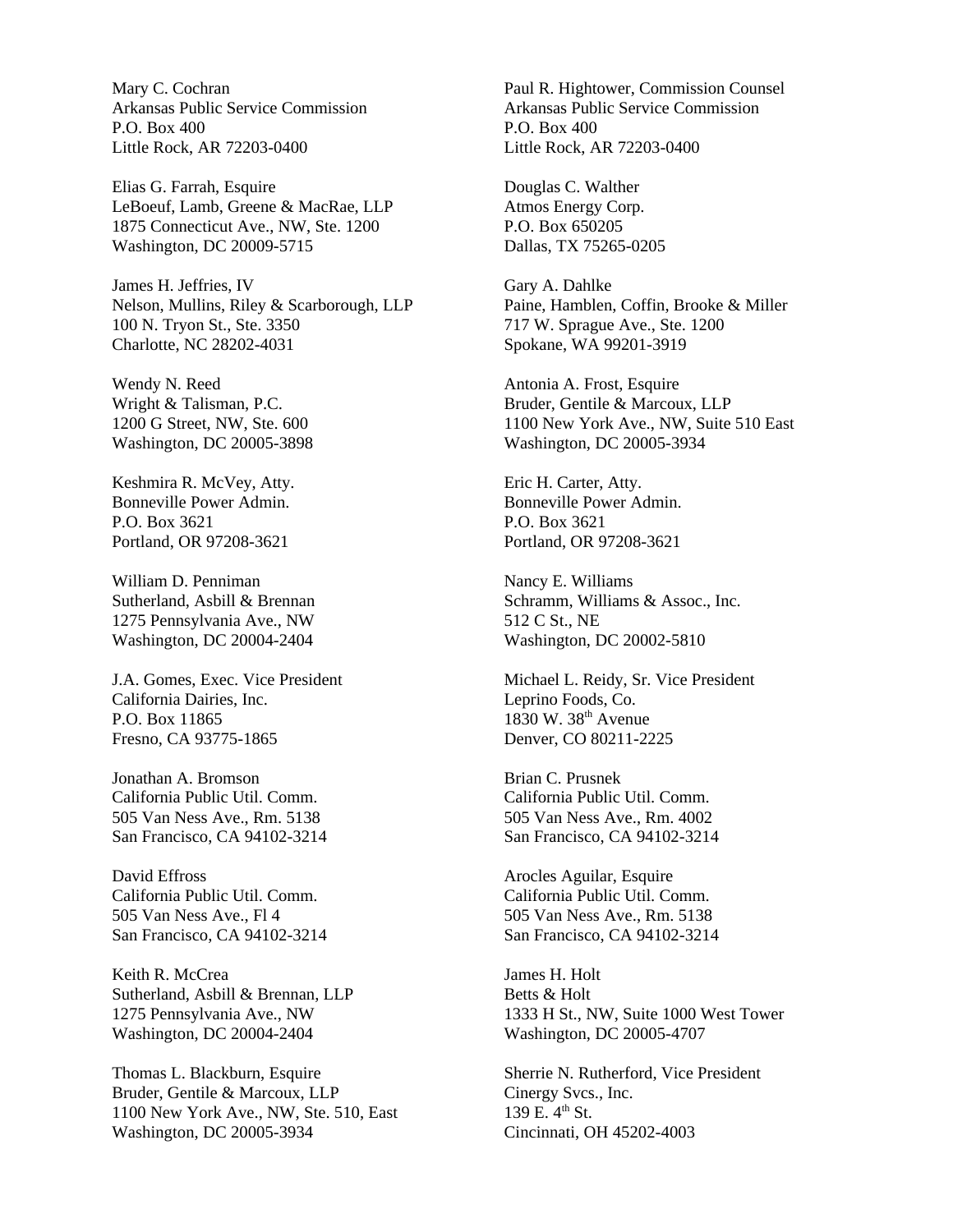Cheryl M. Foley, Vice President Skadden, Arps, Slate, Meagher & Flom, LLP P.O. Box 1188 Houston, TX 77251-1188

William W. Grygar, V. President Panhandle Eastern Pipe Line Co. 5444 Westheimer Houston, TX 77056-5306

Maureen Elms, Secretary Anderson, Dude & Lebel, PC 104 S. Cascade Ave., Ste. 204 Colorado Springs, CO 80903-5102

Adelia S. Borrasca Heller, Ehrman, White & McAuliffe, LLP 1666 K St., NW, Ste. 300 Washington, DC 20006

Jeffrey L. Landsman, Attorney Wheeler, Van Sickle & Anderson, S.C. 25 W. Main St., Ste. 801 Madison, WI 53703-3370

Linda L. Geoghegan Discovery Producer Svcs., LLC 2811 Hayes Rd., Rm. 2120 Houston, TX 77082-2642

Don Stanczak, Director DTE Energy Co. 2000 Second Ave., 1024 WCB Detroit, MI 48226

Martha B. Wyrsch, Sr. V.P. & General Counsel Duke Energy Corp. Suite 900, 370  $17<sup>th</sup>$  St. Denver, CO 80202-1370

Mary J. Doyle Dynegy, Inc. 1500 K St., NW, Ste. 400 Washington, DC 20005-1274

David K. Owens, Exec. V.P. Edison Electric Institute 701 Pennsylvania Ave., NW Washington, DC 20004-2608

Julie Simon, Director Electric Power Supply Assoc. 1401 New York Ave., NW, Fl. 11 Washington, DC 20005-2102

William M. Lange, Asst. General Counsel CMS Enterprises Co. 1016 16<sup>th</sup> St., NW, Ste. 100 Washington, DC 20036-5703

Joseph B. Wilson Anderso, Dude & Lebel, PC P.O. Box 240 Colorado Springs, CO 80901-0240

John Gasal Connexus Energy 14601 Ramsey Blvd., NW Ramsey, MN 55303-6024

Bruce H. Staples, Vice President Dairyland Power Cooperative P.O. Box 817 La Crosse, WI 54602-0817

Landy W. Roberson Discovery Producer Svcs., LLC 1111 Bagby St. Houston, TX 77002-2551

Anne E. Bomar Dominion Resources, Inc. 120 Tredegar St. Richmond, VA 23219-4306

Raymond O. Sturdy, Jr. DTE Energy Co. 2000 2nd Ave. - 688 WCB Detroit, MI 48226-1203

J. Curtis Moffatt, Esquire Van Ness Feldman, P.C. 1050 Thomas Jefferson St., NW, Fl. 7 Washington, DC 20007-3837

Sarah E. Tomalty Dynegy, Inc. 1500 K St., NW, Ste. 400 Washington, DC 20005-1274

Daniel F. Collins El Paso Corp. 555 11th St., NW, Ste. 750 Washington, DC 20004-1304

John A. Anderson, Executive Director Electricity Consumers Resource Council 1333 H. Street, NW, West Tower, Ste. 800 Washington, DC 20005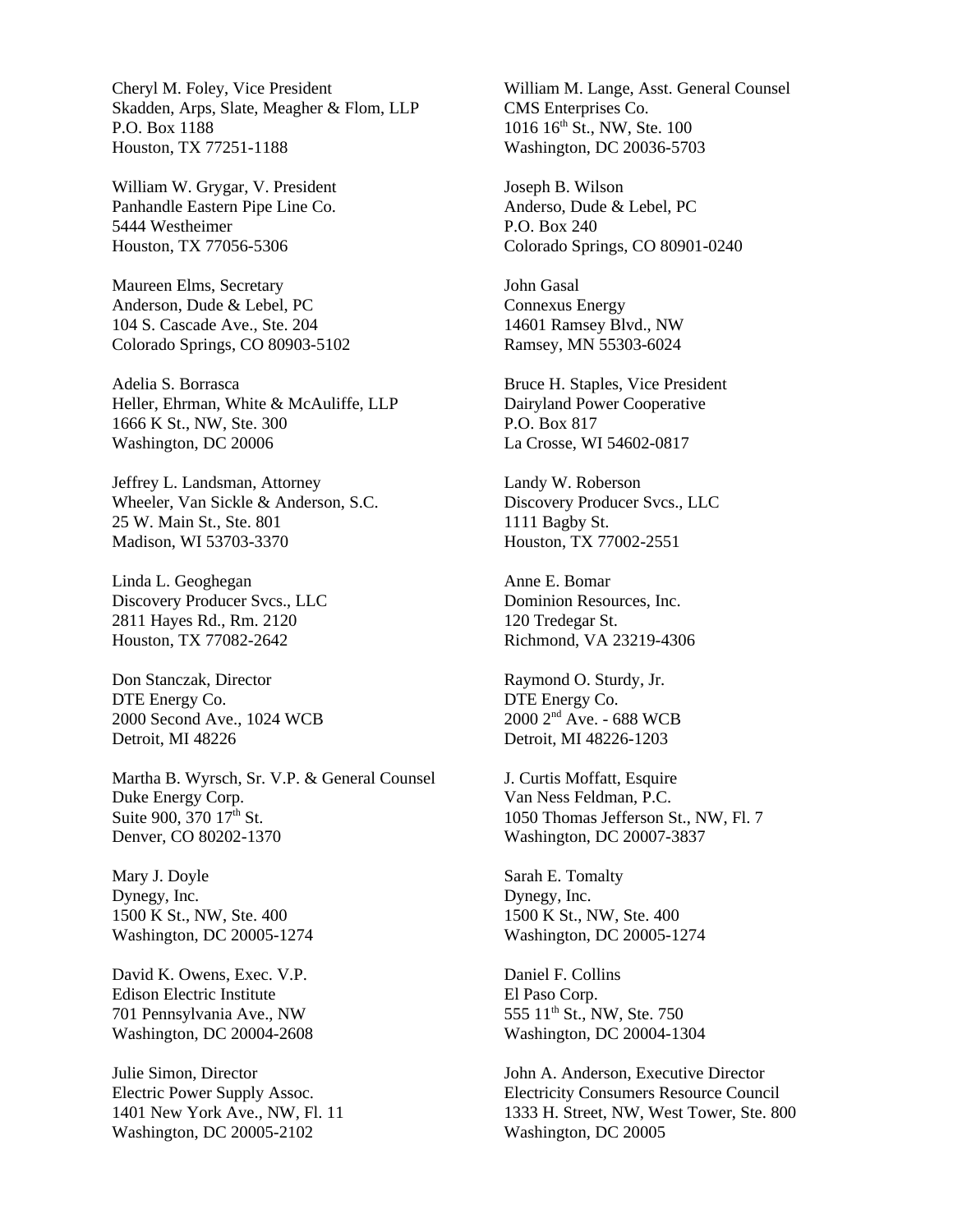Sara D. Schotland, Esquire Cleary, Gottlieb, Steen & Hamilton Suite 9000, 2000 Pennsylvania Ave., NW Washington, DC 20006-1812

Denise Hamsher Enbridge, Inc. Suite 2950, 1100 Louisiana St. Houston, TX 77002-5227

William D. Booth, Attorney Huber, Lawrence & Abell  $27<sup>th</sup>$  Floor, 605  $3<sup>rd</sup>$  Avenue New York, NY 10158-0180

Mary Margaret Farren Skadden, Arps, Slate, Meagher & Flom, LLP 1440 New York Ave., NW Washington, DC 20005-2111

Robert S. Waters, Esquire Jones, Day, Reavis & Pogue 51 Louisiana Ave., NW Washington, DC 20001-2105

Bruce Andrews, Vice President First Electric Cooperative Corp. 901 N  $1^{\rm st}$  St. Jacksonville, AR 72076-3201

Stephen C. Terry, Sr. VP Green Mountain Power Corp. 163 Acorn Ln. Colchester, VT 05446-6612

Michael McMahon Gulf South Pipeline Co., LLP Suite 900, 20 E. Greenway Plz. Houston, TX 77046-2011

Henry S. May, Jr., Esquire Vinson & Elkins, LLP 2300 First City Tower, 1001 Fannin St. Houston, TX 77002-6706

Rose T. Lennon Washington Gas Light Co. 1100 H St., NW, Fl. 12 Washington, DC 20080-0001

Thomas G. Aridas, Special Asst. Atty. General Illinois Commerce Commission 160 N. LaSalle Street, Suite C-800 Chicago, IL 60601

Richard L. McCord The Empire District Elec. Co. P.O. Box 127 Joplin, MO 64802-0127

Richard T. Saas Steptoe & Johnson, LLP 1330 Connecticut Ave., NW Washington, DC 20036-1704

Kimberly Despeaux, Director Entergy Svcs., Inc. 639 Loyola Ave. New Orleans, LA 70113-3125

William R. Mapes, Jr., Esquire Duane Morris, LLP 1667 K St., NW, Ste. 700 Washington, DC 20006-1654

Susan S. DeSanti Federal Trade Commission 600 Pennsylvania Ave., NW Washington, DC 20580-0001

Kathleen L. Mazure Duncan, Weinberg, Genzer & Pembroke, P.C. 1615 M St., NW, Ste. 800 Washington, DC 20036-3213

James K. Mitchell Thelen, Reid & Priest, LLP 701 Pennsylvania Ave., NW Washington, DC 20004-2608

M.L. Gutierrez Gulfstream Natural Gas System, LLP P.O. Box 1642 Houston, TX 77251-1642

P. Martin Teague Gulfstream Natural Gas System, LLC 2701 N Rocky Point Dr., Ste. 1050 Tampa, FL 33607-5554

Donald L. Howell, II Idaho Public Util. Comm. P.O. Box 83720 Boise, ID 83720-3720

Randy Rismiller, Director Illinois Commerce Commission 527 E. Capitol Ave. Springfield, IL 62701-1827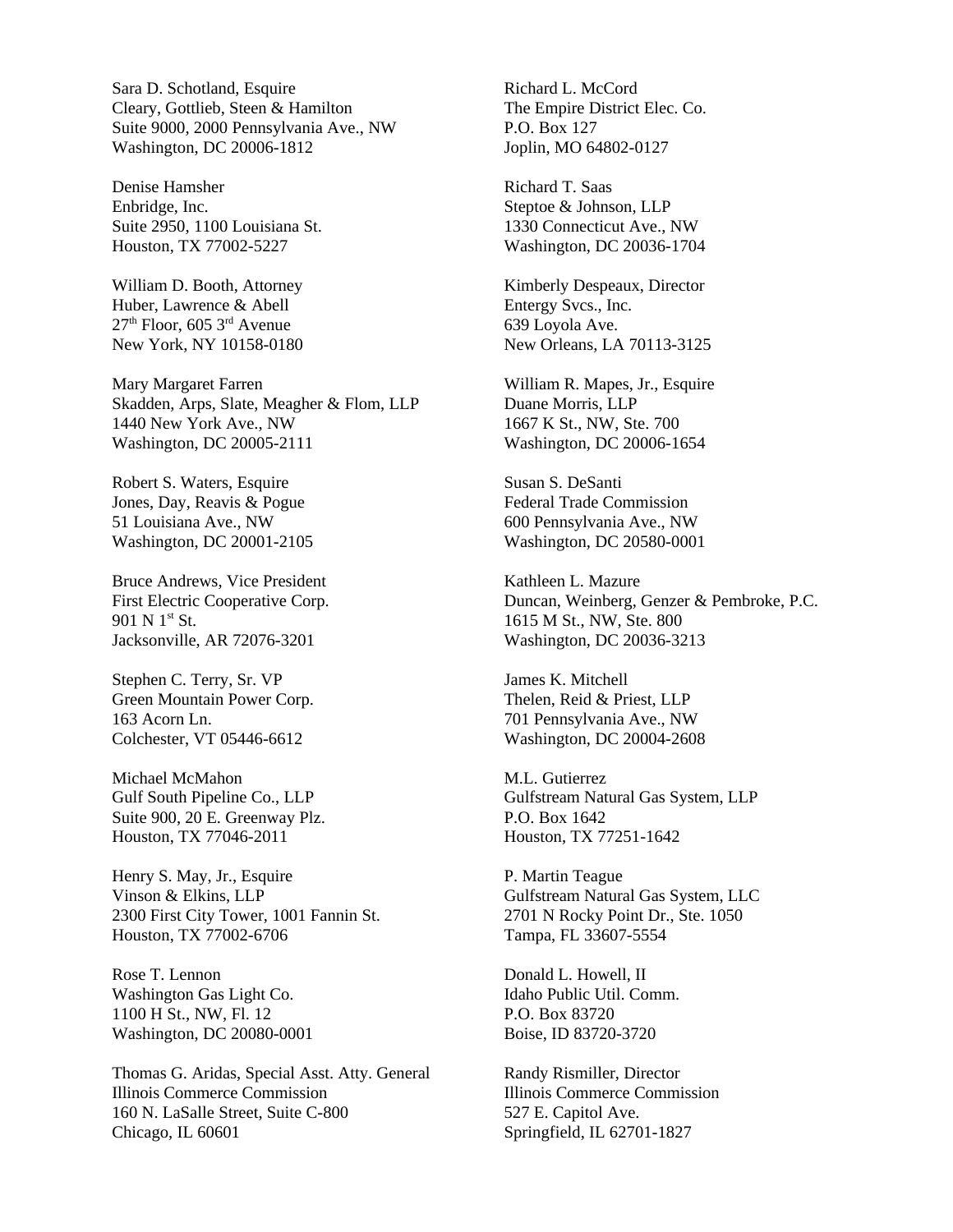Sarah A. Naumer, Esquire Illinois Commerce Commission 160 N. Lasalle St., Ste. C800 Chicago, IL 60601-3113

Eric A. Eisen Eisen Law Offices 10028 Woodhill Rd. Bethesda, MD 20817-1218

Robert A. Weishaar, Jr., Esquire McNess, Wallace & Nurick, LLC 1200 G St., NW, Ste. 800 Washington, DC 20005-6705

Randall S. Rich, Esquire Bracewell & Patterson, LLP 2000 K St., NW, Ste. 500 Washington, DC 20006-1809

Scott Hempling, Attorney at Law Law Offices of Scott Hempling 417 Saint Lawrence Dr. Silver Spring, MD 20901-2626

Joseph B. Nelson, Esquire Van Ness Feldman 1050 Thomas Jefferson St., NW Washington, DC 20007-3837

Patrick J. Hester, Sr. VP M&N Management Co. 1284 Soldiers Field Rd. Boston, MA 02135-1003

Jennifer M. Grandholm, Atty. General Michigan Public Svc. Comm. 6545 Mercantile Way, Ste. 15 Lansing, MI 48911-5984

James C. Holsclaw, Esquire Midwest Indep. Trans. Sys. Operator 701 City Center Dr. Carmel, IN 46032-7574

William F. Demarest, Jr., Esquire Shook, Hardy & Bacon, LLP Hamilton Square, 600 14<sup>th</sup> St., NW, Ste. 800 Washington, DC 20005-2099

Vincent C. Chavez, Supervisor Minnesota Dept. of Commerce  $857<sup>th</sup>$  Pl. E, Ste. 500 Saint Paul, MN 55101-2198

Kristina K. Wheeler, Acting General Counsel Indiana Util. Reg. Comm. Room E-306, 302 W. Washington St. Indianapolis, IN 46204-4701

Samuel C. Randazzo Industrial Coalitions 21 E. State St., Fl. 17 Columbus, OH 43215-4228

Joan Dreskin, General Counsel Interstate Natural Gas Assn. Of America 10 G St., NE, Ste. 700 Washington, DC 20002-4248

Edward B. Myers, Esquire Cullen & Dykman  $1101 \; 14$ <sup>th</sup> St., NW Washington, DC 20005-5601

Donald F. Santa, Jr. Troutman Sanders, LLP 401 9th St., NW, Ste. 1000 Washington, DC 20004-2146

Joseph F. McHugh, Director M&N Management Co. 1284 Soldiers Field Rd. Boston, MA 02135-1003

Sandra L. Hall Maryland Public Svc. Comm. 6 Saint Paul St., Fl. 16 Baltimore, MD 21202-6806

David D'Alessandro Morrison & Hecker  $1150$   $18^{th}$  St., NW, Ste. 800 Washington, DC 20036-3845

Jim Krebs Midwest United Energy, LLC 8774 Yates Dr., Ste. 200 Westminster, CO 80031-6906

Christine M. Odell, Director MIGC, Inc. 12200 Pecos St. Denver, CO 80234-3424

Nicole J. Daggs Mirant Americas Energy Marketing, LP 1155 Perimeter Ctr., W. Atlanta, GA 30338-5416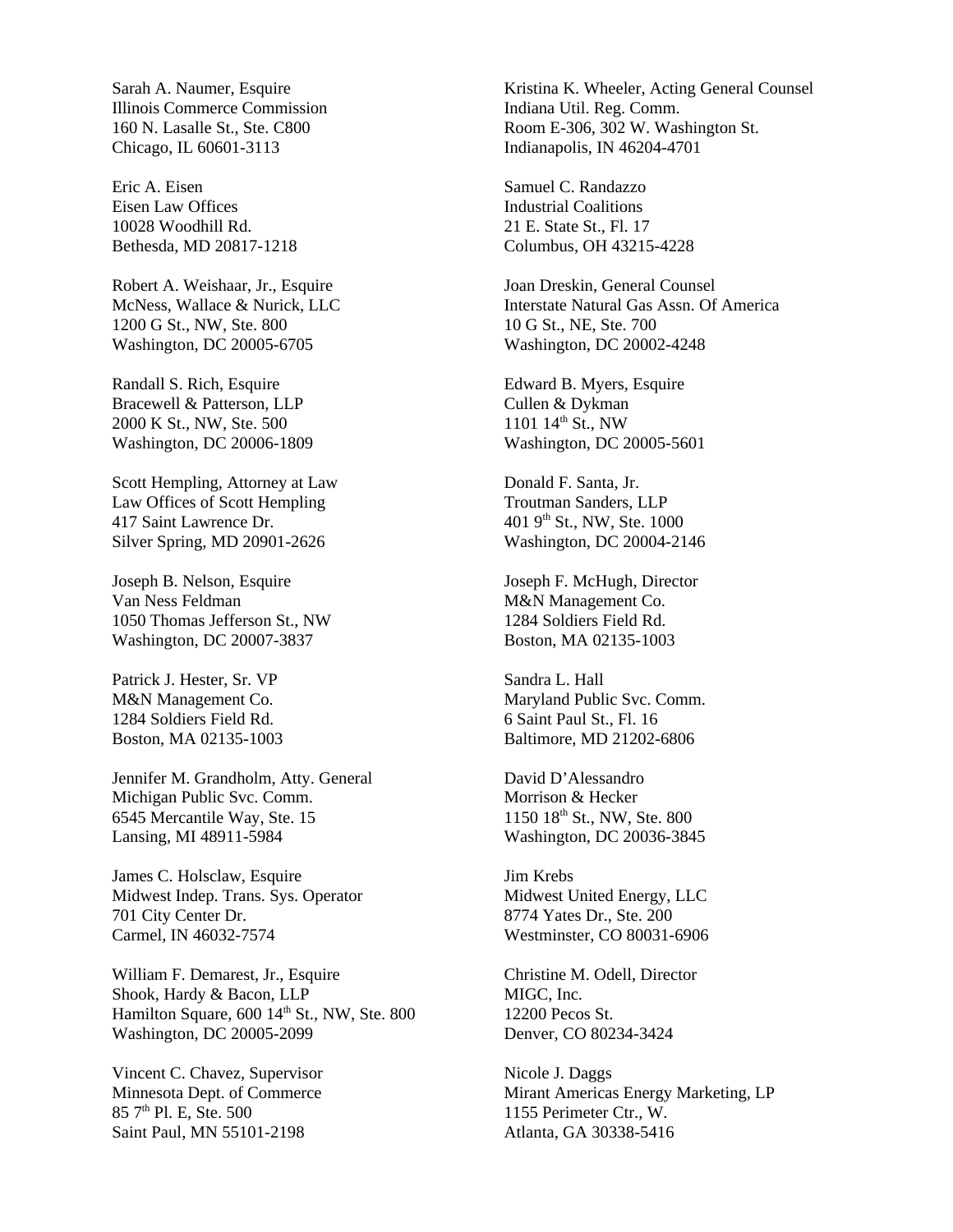Debra Raggio Bolton, Sr. Atty. Mirant Americas, Inc. 901 F St., NW, Ste. 800 Washington, DC 20004-1429

George M. Fleming, General Counsel Mississippi Public Utilities Staff P.O. Box 1174 Jackson, MS 39215-1174

Raymond B. Wuslich Winston & Strawn 1400 L St., NW Washington, DC 20005-3509

James K. Mitchell Thelen, Reid & Priest, LLP 701 Pennsylvania Ave., NW Washington, DC 20004-2608

Douglas W. Schultz Montana-Dakota Util. Co. 400 N.  $4^{th}$  St. Bismarck, ND 58501-4022

Sharla M. Barklind, Asst. General Counsel National Assn. Of Regulatory Util. Cnmrs. 1101 Vermont Ave., NW, Ste. 200 Washington, DC 20005-3553

Craig G. Goodman, President National Energy Marketers Assoc. 3333 K St., NW, Ste. 425 Washington, DC 20007-3530

Kenneth G. Jaffe, Esquire Swidler, Berlin, Shereff & Friedman, LLP 3000 K St., NW, Ste. 300 Washington, DC 20007-5109

Richard Meyer National Rural Elec. Coop. Assoc. 4301 Wilson Blvd. Arlington, VA 22203-1867

Mark R. Haskell Brunenkant & Haskell, LLP 805 15th St., NW, Ste. 1101 Washington, DC 20005-2289

Kathleen E. Magruder, VP The New Power Co. 1 Manhattanville Rd. Purchase, NY 10577-2100 Cassandra M. Lowe, Legal Sec. Mississippi Public Utilities Staff P.O. Box 1174 Jackson, MS 39215-1174

Deborah J. Henry, Sr. Atty. Allegheny Energy Svc. Corp. 800 Cabin Hill Dr. Greensburg, PA 15601-1650

Michael P. Manion Montana Power Co. P.O. Box 1338 Butte, MT 59702-1338

Donald R. Ball, Director Montana-Dakota Util. Co.  $400 \text{ N}$ .  $4^{\text{th}}$  St. Bismarck, ND 58501-4022

James B. Ramsay, General Counsel National Assn. Of Regulatory Util. Cnmrs. 1101 Vermont Ave., NW, Ste. 200 Washington, DC 20005-3553

Byron L. Harris, Dep. Consumer Adv. National Assn. Of State Util. Cons. Adv. 723 Kanawha Blvd., E, Ste. 700 Charleston, WV 25301-2713

David W. Reitz National Fuel Gas Supply Corp. 10 Lafayette Sq. Buffalo, NY 14203-1826

Bree Raum National Propane Gas Assoc.  $1101 \frac{17^{\text{th}} \text{St.}}{\text{NW}}$ Washington, DC 20036-4704

Patricia W. Jagtiani, Director Natural Gas Supp. Assoc. 805 15<sup>th</sup> St., NW, Ste. 510 Washington, DC 20005-2276

Clinton A. Vince Sullivan & Worcester 1666 K St., NW, Ste. 700 Washington, DC 20006-1208

Ted J. Murphy New York Independent Sys. Oper. 1900 K St., NW, Ste. 1200 Washington, DC 20006-1109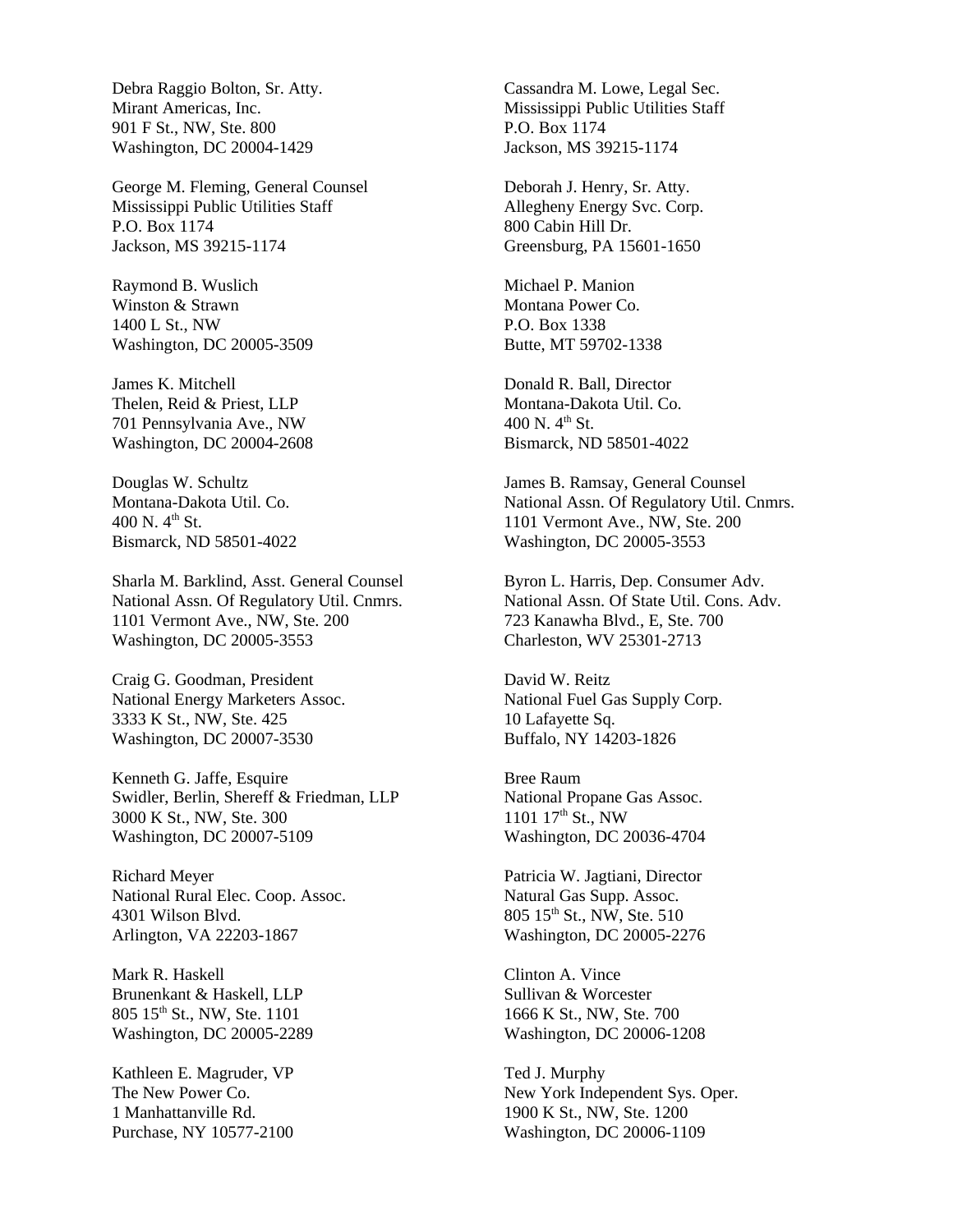Edgar K. Byham, Esquire New York Power Auth. 123 Main St. White Plains, NY 10601-3104

Leonard M. Gilmore, Manager Nicor Gas P.O. Box 190 Aurora, IL 60507-0190

Debra A. Palmer Schiff, Hardin & Waite 1101 Connecticut Ave., NW, Suite 600 Washington, DC 20036-4303

Monique Rowtham-Kennedy Northeast Util. Svc. Co. 107 Seldon Street Berlin, CT 06037-1616

Carol Smoots, Esquire McKenna & Cuneo, LLP 1900 K St., NW Washington, DC 20006-1110

Scott Hempling, Atty. at Law Hempling Law Office 417 Saint Lawrence Dr. Silver Spring, MD 20901-2626

Lynn L. Williams, Asst. General Counsel Oklahoma Corp. Comm. P.O. Box 52000 Oklahoma City, OK 73152-2000

Shelby L. Provencher Jones, Day, Reavis & Pogue 51 Louisiana Ave., NW Washington, DC 20001-2105

Richmond F. Allan, Principal Duncan, Weinberg, Genzer & Pembroke, P.C. 1615 M St., NW, Suite 800 Washington, DC 20036-3209

John A. Levin, Asst. Counsel Pennsylvania Public Util. Comm. P.O. Box 3265 Harrisburg, PA 17105-3265

Barbara Muller Champion, Sr. Atty. Pinnacle West Companies P.O. Box 53999 Phoenix, AZ 85072-3999

Michael W. Murphy Niagara Mohawk Power Corp. 300 Erie Blvd., W. Syracuse, NY 13202-4201

David I. Bloom, Atty. Mayer, Brown & Platt 1909 K St., NW Washington, DC 20006-1152

Louis S. Watson, Jr., Staff Atty. North Carolina Util. Comm. 4325 Mail Service Ctr. Raleigh, NC 27699-4325

Sean A. Atkins Swidler, Berlin, Shereff & Friedman, LLP 3000 K St., NW, Ste. 300 Washington, DC 20007-5101

Joe Buckley Ohio Public Util. Comm. 180 East Board St. Columbus, HO 43215

Kenneth R. Zimmerman, Ph.D, Chief of Energy Oklahoma Corp. Comm. P.O. Box 52000 Oklahoma City, OK 73152-2000

Joyce E. Davidson, Interim Director Oklahoma Corp. Comm. P.O. Box 52000 Oklahoma City, OK 73152-2000

C. Burnett Dunn Gable & Gotwals P.O. Box 871 Tulsa, OK 74102-0871

Keith M. Sappenfield, II PanCanadian Energy Svcs., Inc. 1200 Smith St., Ste. 900 Houston, TX 77002-4501

Kenneth T. Valentine, Director Piedmont Natural Gas Co., Inc. P.O. Box 33068 Charlotte, NC 28233-3068

Paul E. Russell, Esquire PPL Services Corp.  $2 N 9<sup>th</sup> St.$ Allentown, PA 18101-1139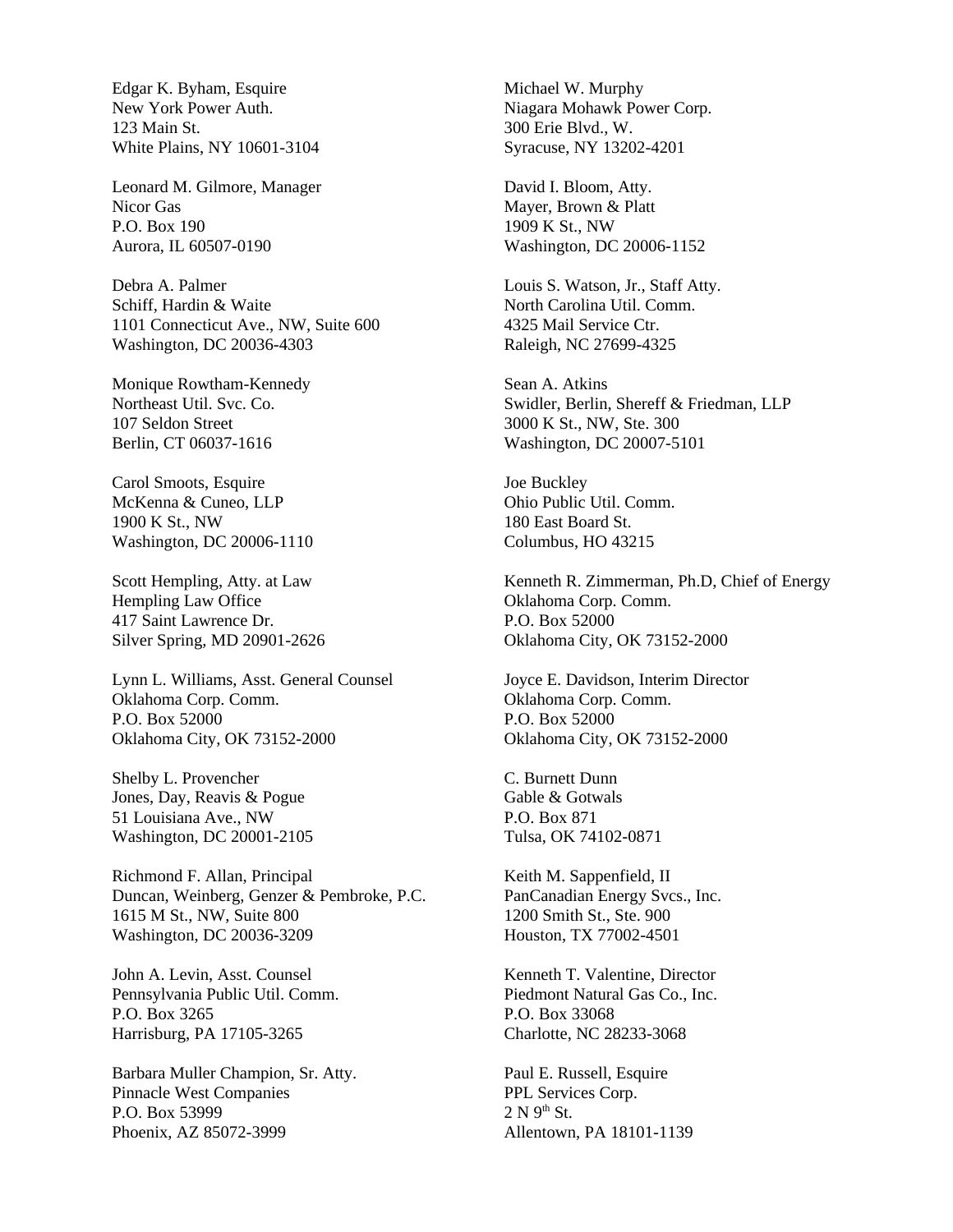Lisa H. Tucker, Esquire PPL Companies 1735 New York Ave., NW, Ste. 500 Washington, DC 20006-5221

Richard Fryling, Jr., T5G PSED Services Corp. P.O. Box 570 Newark, NJ 07101-0570

Gary Lay Public Alliance for Community Energy 1111 O St. Lincoln, NE 68505-3690

Lawrence G. Malone Public Service Comm State of New York 3 Empire State Plz. Albany, NY 12223-1000

Kimberly J. Harris, Asst. General Counsel Puget Sound Agency 411 108th Avenue, NE, Suite 1500 Bellevue, WA 98004

Alan K. Allred, VP Questar Gas Co. P.O. Box 45360 Salt Lake City, UT 84145-0360

Julie A. Wray Questar Market Resources, Inc. P.O. Box 45601 Salt Lake City, UT 84145-0601

Blaine D. Stockton, Jr. Rural Util. Service 1400 Independence Ave., SW Washington, DC 20250-0002

David P. Halphen Shell Gas Transmission, LLC 1301 McKinney St., Ste. 700 Houston, TX 77010-3030

Charles J. McClees, Jr. Shell Offshore, Inc. P.O. Box 576 Houston, TX 77001-0576

Stewart Kepper Shell Oil Co. P.O. Box 576 Houston, TX 77001-0576 Steven M. Sherman, Atty. Krieg DeVault, LLP 1 Indiana Sq., Ste. 2800 Indianapolis, IN 46204-2017

Tamara L. Linde PSEG Service Corp. P.O. Box 570 Newark, NJ 07101-0570

Ronald Liberty, Director Public Service Comm. State of New York 3 Empire State Plz. Albany, NY 12223-1000

Joel F. Zipp, Esquire Cameron McKenna, LLP 2175 K St., NW, Fl. 5 Washington, DC 20037-1831

Gary D. Bachman, Esquire Van Ness Feldman, P.C. 1050 Thomas Jefferson St., NW Washington, DC 20007-3837

Tad M. Taylor, Sen. Corporate Counsel Questar Gas Co. P.O. Box 45360 Salt Lake City, UT 84145-0360

Michael G. Briggs, Sr. Counsel Reliant Energy 801 Pennsylvania Ave., NW, Ste. 620 Washington, DC 20004-2615

Paul A. Szymanski Sempra Energy P.O. Box 1831 San Diego, CA 92112-9831

Linda G. Stuntz, Director Stuntz, Davis & Staffier, P.C. 1275 Pennsylvania Ave., NW, Fl. 9 Washington, DC 20004-2414

Kevin M. Sweeney, Esquire John & Hengerer 1200 17<sup>th</sup> St., NW, Ste. 600 Washington, DC 20036-3013

Stephen Pelcher South Carolina Public Svc. Auth. P.O. Box 2946101 Moncks Corner, SC 29461-6101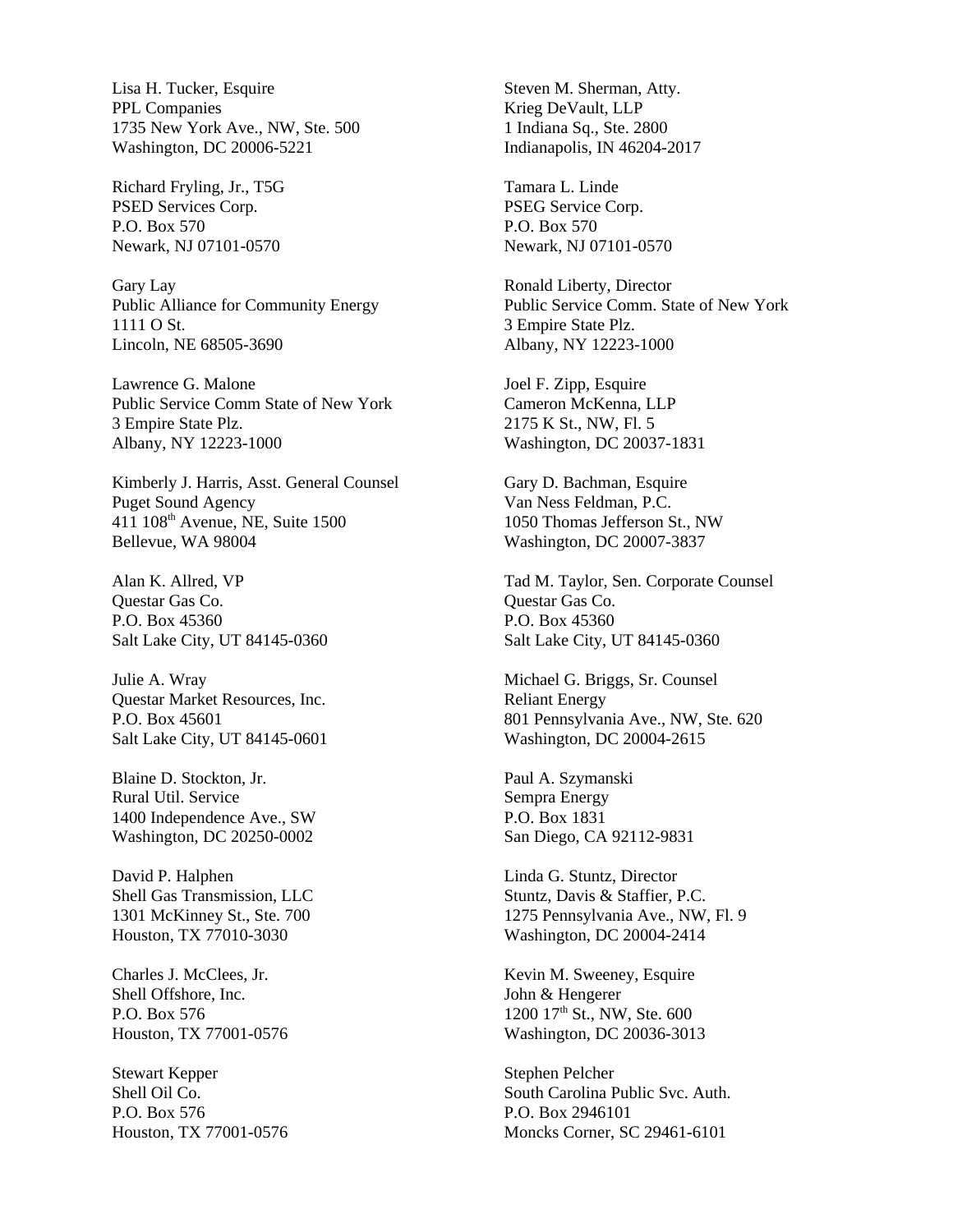Jonathan D. Schneider, Esquire Huber, Lawrence & Abell 1001 G St., NW, Ste. 1225 Washington, DC 20001-4545

Andrew W. Tunnell, Esquire Balch & Bingham, LLP P.O. Box 306 Birmingham, AL 35201-0306

Patricia E. Cooper, Corporate Counsel Southwest Transmission Cooperative, Inc. P.O. Box 670 Benson, AZ 85602-0670

Lee Powell Superior Natrual Gas Corp. 1100 Louisiana St., Ste. 350 Houston, TX 77002-5258

Harry Long Teco Energy, Inc. 702 N. Franklin St. Tampa, FL 33602-4429

Roy Thilly, President & CEO Wisconsin Public Power, Inc. 1425 Corporate Center Dr. Sun Prairie, WI 53590-9109

Michael S. Wroblewski, Asst. Gen. Counsel U.S. Federal Trade Comm. 600 Pennsylvania Ave., NW Washington, DC 20580-0001

Heather H. Anderson Shea & Gardner 1800 Massachusetts Ave., NW Washington, DC 20036-1806

Kent Walgre Utah Div. Of Public Util. 160 E 300 S.,  $5^{th}$  Floor Salt Lake City, UT 84111-2316

Craig Fishbeck, President Vector Pipeline, L.P. 38705 Seven Mile Rd., Ste. 245 Livonia, MI 48152-1093

Harvey L. Reiter Morrison & Hecker, LLP 1150 18<sup>th</sup> St., NW, Ste. 800 Washington, DC 20036-3845 Joanna Moore, Esquire Southern California Public Service Auth. 2244 Walnut Grove Ave. Rosemead, CA 91770-3714

Douglas M. Canter McCarthy, Sweeney & Harkaway, P.C. 2175 K St., NW, Ste. 600 Washington, DC 20037-1828

Robert D. Rosenberg Slover & Loftus 1224 17<sup>th</sup> St., NW Washington, DC 20036-3003

Matthew M. Schreck, Esquire Corbett & Schreck, P.C. 9525 Katy Fwy, Ste. 420 Houston, TX 77024-1416

Robert C. McDiarmid Spiegel & McDiarmid 1350 New York Ave., NW, Ste. 1100 Washington, DC 20005-4709

Joseph R. Hartsoe, VP Enron Transportation Svcs. Co. 1775 Eye St., NW, Ste. 800 Washington, DC 20006-2418

Kelly D. Hewitt, Esquire Bruder, Gentile & Marcoux, LLP 1100 New York Avenue, NW Washington, DC 20005-3934

Darrell S. Hanson Utah Div. Of Public Util. P.O. Box 45802 Salt Lake City, UT 84145-0802

John W. McKinney, VP UtiliCorp United, Inc. P.O. Box 11739 Kansas City, MO 64138-0239

Hans Mertens, Chief of Engineering Vermont Dept. of Public Service 112 State Street, Drawer 20 Montpelier, VT 05620-2601

Mark Smoot Wasatch Energy, LLC P.O. Box 699 Farmington, UT 84025-0699